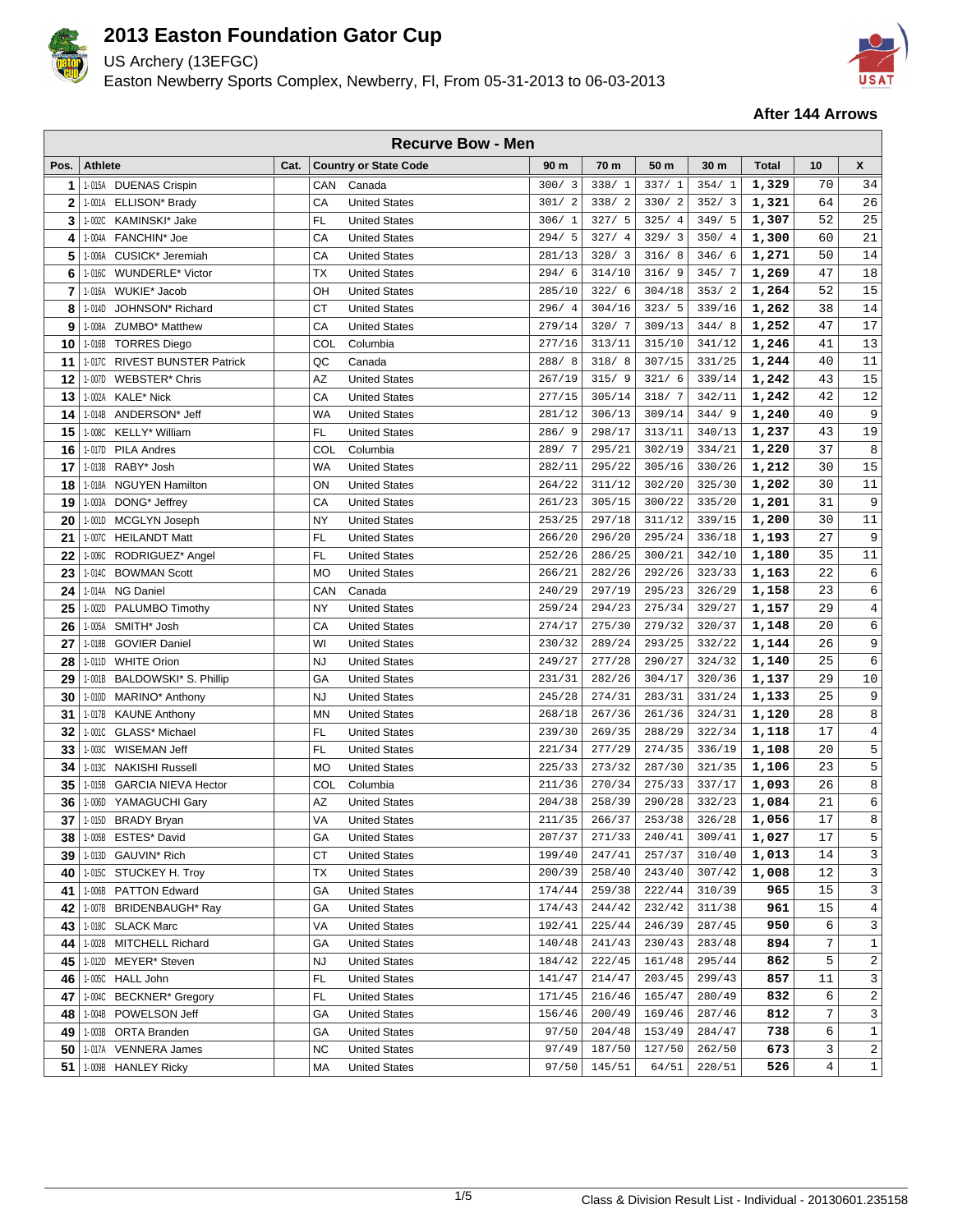

US Archery (13EFGC)

Easton Newberry Sports Complex, Newberry, Fl, From 05-31-2013 to 06-03-2013



### **After 144 Arrows**

| <b>Recurve Bow - Women</b> |                                           |      |           |                              |        |        |        |                 |              |                |                         |
|----------------------------|-------------------------------------------|------|-----------|------------------------------|--------|--------|--------|-----------------|--------------|----------------|-------------------------|
| Pos.                       | <b>Athlete</b>                            | Cat. |           | <b>Country or State Code</b> | 70 m   | 60 m   | 50 m   | 30 <sub>m</sub> | <b>Total</b> | 10             | $\boldsymbol{x}$        |
| 1                          | LEEK* Miranda<br>1-022D                   |      | IA        | <b>United States</b>         | 330/1  | 331/2  | 326/1  | 344/3           | 1,331        | 65             | 18                      |
| 2                          | 1-022A LORIG* Khatuna                     |      | CA        | <b>United States</b>         | 312/3  | 330/3  | 324/2  | 349/2           | 1,315        | 62             | 28                      |
| 3                          | 1-019D HARDY* Jennifer                    |      | <b>TX</b> | <b>United States</b>         | 313/2  | 332/1  | 302/6  | 350/1           | 1,297        | 60             | 22                      |
| 4                          | 1-019A STOVER* Hollv                      |      | CA        | <b>United States</b>         | 308/4  | 318/9  | 318/3  | 336/6           | 1,280        | 44             | 16                      |
| 5                          | <b>BROWN</b> * Mackenzie<br>1-027A        |      | CA        | <b>United States</b>         | 306/5  | 330/4  | 314/5  | 329/2           | 1,279        | 46             | 16                      |
| 6                          | GILBERT <sup>*</sup> Michelle<br>1-026D   |      | <b>MD</b> | <b>United States</b>         | 289/8  | 308/12 | 316/4  | 342/4           | 1,255        | 39             | 13                      |
| 7                          | MICKELBERRY* Erin<br>1-025B               |      | <b>WA</b> | <b>United States</b>         | 299/7  | 320/6  | 291/9  | 333/7           | 1,243        | 40             | 9                       |
| 8                          | 1-023A BRAUN* Kristin                     |      | CA        | <b>United States</b>         | 285/11 | 318/8  | 302/8  | 337/5           | 1,242        | 38             | 12                      |
| 9                          | KOEHL* Heather<br>1-028C                  |      | WI        | <b>United States</b>         | 289/9  | 315/10 | 302/7  | 332/8           | 1,238        | 36             | 12                      |
| 10                         | 1-024C THIFFEAULT PICARD Georcy-Stéphanie |      | QC        | Canada                       | 286/10 | 321/5  | 280/12 | 328/9           | 1,215        | 29             | $\overline{7}$          |
| 11                         | 1-027C LEE Vanessa                        |      | ON        | <b>United States</b>         | 277/13 | 307/13 | 282/11 | 314/14          | 1,180        | 30             | 12                      |
| 12                         | <b>GRELLNER*</b> Janis<br>1-030B          |      | <b>MO</b> | <b>United States</b>         | 300/6  | 288/16 | 268/16 | 324/10          | 1,180        | 27             | 8                       |
| 13                         | 1-020B STEPHENS Linda                     |      | GA        | <b>United States</b>         | 273/15 | 319/7  | 273/15 | 312/16          | 1,177        | 22             | $\overline{7}$          |
| 14                         | RAINES* Candice<br>1-029C                 |      | VT        | <b>United States</b>         | 283/12 | 285/17 | 283/10 | 321/13          | 1,172        | 20             | 5                       |
| 15                         | 1-020A<br><b>TURONEK* Philippa</b>        |      | CA        | <b>United States</b>         | 272/16 | 294/14 | 273/13 | 310/19          | 1,149        | 24             | $7\overline{ }$         |
| 16                         | 1-030A FORD* Lee                          |      | GA        | <b>United States</b>         | 260/19 | 289/15 | 273/14 | 322/12          | 1,144        | 17             | $\epsilon$              |
| 17                         | 1-027D RAMIREZ GOMEZ Paola Alejandra      |      | COL       | Columbia                     | 268/17 | 309/11 | 248/20 | 309/20          | 1,134        | 29             | 10                      |
| 18                         | <b>TYAN Sandra</b><br>1-029A              |      | AZ        | <b>United States</b>         | 273/14 | 284/18 | 256/19 | 312/15          | 1,125        | 27             | $\overline{4}$          |
| 19                         | 1-026C<br><b>PAYNE Pascale</b>            |      | CAN       | Canada                       | 263/18 | 283/19 | 267/17 | 310/18          | 1,123        | 21             | 6                       |
| 20                         | WOLF* Cassandra<br>1-020D                 |      | <b>TX</b> | <b>United States</b>         | 257/20 | 276/22 | 246/21 | 322/11          | 1,101        | 23             | 8                       |
| 21                         | <b>GRANETT</b> * Brandi<br>1-023B         |      | <b>NJ</b> | <b>United States</b>         | 245/21 | 278/20 | 261/18 | 288/22          | 1,072        | 13             | 6                       |
| 22                         | 1-030D KISS-JOHNSON Kinga                 |      | SC        | <b>United States</b>         | 236/22 | 274/23 | 226/24 | 283/23          | 1,019        | 13             | 2                       |
| 23                         | <b>OLDS Angie</b><br>1-019C               |      | <b>FL</b> | <b>United States</b>         | 209/25 | 277/21 | 205/26 | 311/17          | 1,002        | 20             | $\overline{7}$          |
| 24                         | 1-029B KWOK Anne                          |      | CAN       | Canada                       | 218/24 | 246/26 | 236/23 | 266/26          | 966          | 10             | $\overline{\mathbf{c}}$ |
| 25                         | 1-021D SPANGLER Angela                    |      | <b>TX</b> | <b>United States</b>         | 236/22 | 253/25 | 206/25 | 267/25          | 962          | $\overline{4}$ | $\mathbf{1}$            |
| 26                         | 1-021A KROLL* Karen                       |      | CA        | <b>United States</b>         | 193/27 | 259/24 | 238/22 | 269/24          | 959          | 14             | $\overline{4}$          |
| 27                         | 1-027B<br><b>ABRAHAM Abigail</b>          |      | VA        | <b>United States</b>         | 205/26 | 215/27 | 133/29 | 245/28          | 798          | 11             | 5                       |
| 28                         | 1-020C SMITH Holly                        |      | FL.       | <b>United States</b>         | 141/30 | 199/29 | 152/28 | 258/27          | 750          | 9              | $\mathbf{3}$            |
| 29                         | 1-028B KAUNE Jennifer                     |      | <b>MN</b> | <b>United States</b>         | 98/31  | 180/31 | 165/27 | 293/21          | 736          | 8              | $\overline{a}$          |
| 30                         | 1-021C CLAUDIO* Helen                     |      | <b>FL</b> | <b>United States</b>         | 151/28 | 210/28 | 62/31  | 216/29          | 639          | $\overline{a}$ | $\mathsf 0$             |
| 31                         | 1-022C SAMSEL* Jennifer                   |      | <b>FL</b> | <b>United States</b>         | 150/29 | 192/30 | 109/30 | 146/30          | 597          | 5              | $\mathbf 0$             |

| <b>Recurve Bow - Junior Men</b> |                                        |      |                                   |                 |                 |        |        |              |    |                     |
|---------------------------------|----------------------------------------|------|-----------------------------------|-----------------|-----------------|--------|--------|--------------|----|---------------------|
| Pos.                            | <b>Athlete</b>                         | Cat. | <b>Country or State Code</b>      | 90 <sub>m</sub> | 70 <sub>m</sub> | 50 m   | 30 m   | <b>Total</b> | 10 | $\mathsf{x}$        |
|                                 | MCLAUGHLIN* Daniel<br>1-013A           |      | CA<br><b>United States</b>        | 295/1           | 315/3           | 316/2  | 349/1  | 1,275        | 54 | 26                  |
| $\mathbf{2}$                    | 1-011A KLIMITCHEK* Collin              |      | CA<br><b>United States</b>        | 263/6           | 318/1           | 324/1  | 342/2  | 1,247        | 37 | 14                  |
| 3                               | 1-009A MCLAUGHLIN* Sean                |      | CA<br><b>United States</b>        | 293/2           | 316/2           | 300/3  | 338/5  | 1,247        | 37 | 12                  |
| 4                               | 1-005D CHU Ben                         |      | <b>NY</b><br><b>United States</b> | 272/3           | 311/4           | 299/4  | 325/8  | 1,207        | 33 | 14                  |
| 5                               | <b>SIMON Eliot</b><br>1-003D           |      | <b>NY</b><br><b>United States</b> | 251/9           | 309/5           | 298/5  | 340/3  | 1,198        | 33 | 11                  |
| 6                               | 1-011C CRITES* Byron                   |      | CO<br><b>United States</b>        | 270/4           | 290/10          | 298/6  | 339/4  | 1,197        | 27 | 9                   |
| 7                               | YAMAGUCHI Nathan<br>1-008D             |      | AZ<br><b>United States</b>        | 267/5           | 279/11          | 292/7  | 324/10 | 1,162        | 23 | 8                   |
| 8                               | KIM Jin<br>1-010A                      |      | CA<br><b>United States</b>        | 255/8           | 295/6           | 274/11 | 331/6  | 1,155        | 29 | 6                   |
| 9                               | <b>TWOMBLY* Matt</b><br>1-010C         |      | CO<br><b>United States</b>        | 251/10          | 294/7           | 291/8  | 317/11 | 1,153        | 19 | 6                   |
| 10                              | LUMAN <sup>*</sup> Chris<br>1-008B     |      | GA<br><b>United States</b>        | 257/7           | 292/8           | 263/12 | 324/9  | 1,136        | 24 | 6                   |
| 11                              | 1-010B POOLEY III* John                |      | MA<br><b>United States</b>        | 241/12          | 290/9           | 285/9  | 315/12 | 1,131        | 21 | 5                   |
| 12                              | 1-012C<br><b>MILLER Caleb</b>          |      | CO<br><b>United States</b>        | 246/11          | 267/13          | 280/10 | 328/7  | 1,121        | 25 | 14                  |
| 13                              | 1-009C FRANCIS* Chris                  |      | <b>FL</b><br><b>United States</b> | 213/14          | 265/14          | 230/15 | 315/12 | 1,023        | 16 | $\overline{4}$      |
| 14                              | 1-007A KIM Samuel                      |      | CA<br><b>United States</b>        | 214/13          | 271/12          | 243/13 | 268/17 | 996          | 14 | 3                   |
| 15                              | 1-004D ROH William                     |      | <b>NY</b><br><b>United States</b> | 162/19          | 252/15          | 242/14 | 300/14 | 956          | 11 | 3                   |
| 16                              | 1-011B NOHELTY Eric                    |      | MA<br><b>United States</b>        | 181/18          | 225/16          | 191/17 | 283/16 | 880          | 10 | 5                   |
| 17                              | 1-012B<br>BATEMAN <sup>*</sup> Jameson |      | MA<br><b>United States</b>        | 192/16          | 217/18          | 208/16 | 263/19 | 880          | 9  | $\overline{4}$      |
| 18                              | 1-012A KIM Edward Wonjin               |      | <b>United States</b><br>CA        | 196/15          | 202/19          | 164/19 | 290/15 | 852          | 10 | $\mathsf{O}\xspace$ |
| 19                              | 1-009D AGHILI* Ardesher                |      | AZ<br><b>United States</b>        | 182/17          | 224/17          | 179/18 | 266/18 | 851          | 7  | $\boldsymbol{2}$    |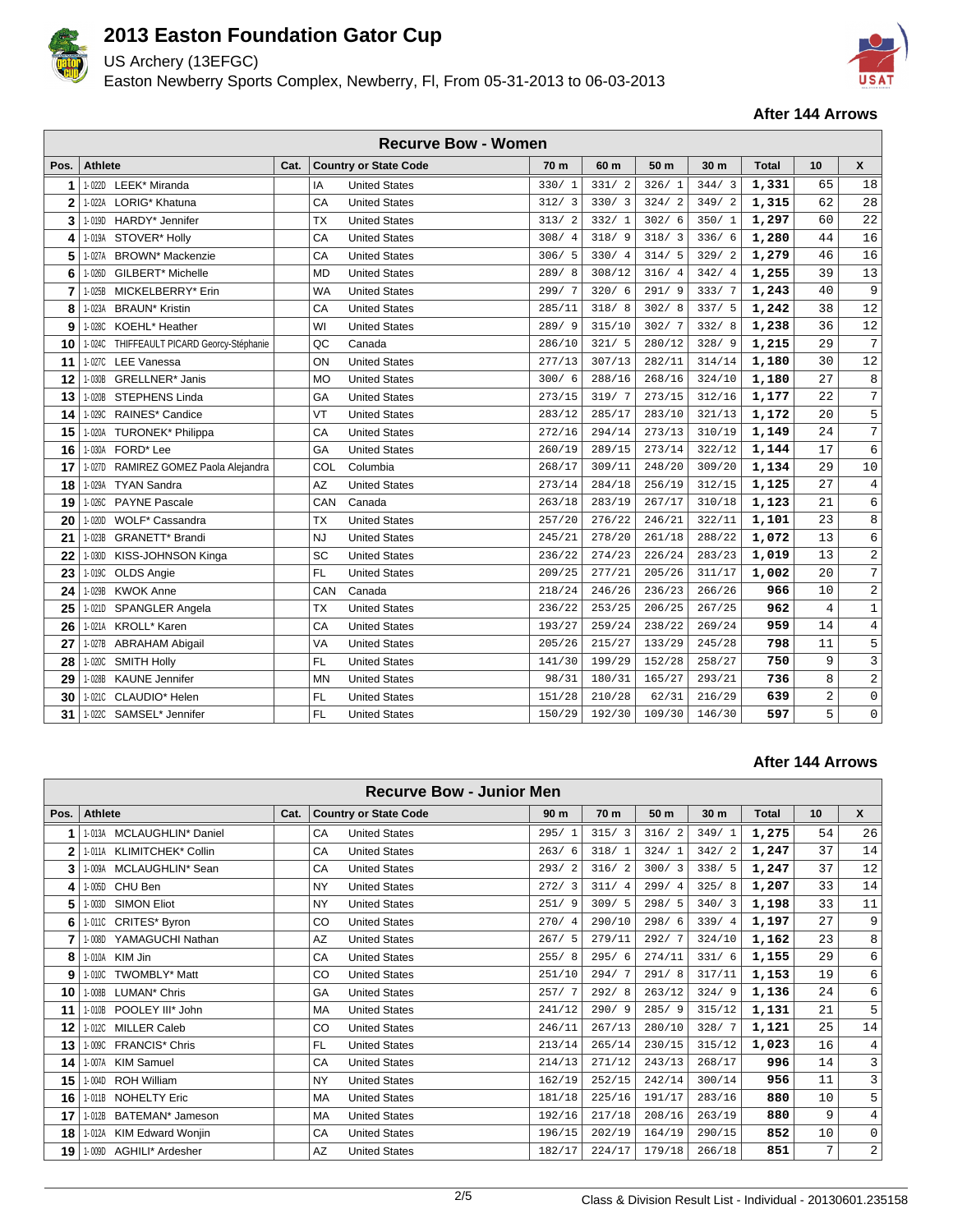

US Archery (13EFGC)

Easton Newberry Sports Complex, Newberry, Fl, From 05-31-2013 to 06-03-2013



### **After 144 Arrows**

| <b>Recurve Bow - Junior Women</b> |                           |      |                                   |        |                        |        |        |       |    |                |  |
|-----------------------------------|---------------------------|------|-----------------------------------|--------|------------------------|--------|--------|-------|----|----------------|--|
| Pos.                              | Athlete                   | Cat. | <b>Country or State Code</b>      | 70 m   | 60 m                   | 50 m   | 30 m   | Total | 10 | X              |  |
|                                   | GIBILARO* Ariel<br>1-026A |      | <b>United States</b><br>CA        | 298/   | 315/2                  | 301/1  | 334/1  | 1,248 | 37 | 16             |  |
| $\mathbf{2}$                      | 1-024A PRITCHARD* LaNola  |      | CA<br><b>United States</b>        | 284/4  | 311/3                  | 290/2  | 326/2  | 1,211 | 30 | 5              |  |
| 3                                 | 1-025C CHÉNIER Virginie   |      | QC<br>Canada                      | 296/3  | 316/1                  | 276/5  | 314/3  | 1,202 | 27 | 9 <sup>1</sup> |  |
| 4                                 | 1-025A ALEXANDER* Katie   |      | CA<br><b>United States</b>        | 299/1  | 301/<br>$\overline{4}$ | 283/3  | 313/5  | 1,196 | 20 | 4 <sup>1</sup> |  |
| 5                                 | 1-026B DRAKE* Alexis      |      | <b>United States</b><br><b>WA</b> | 262/5  | 298/5                  | 265/6  | 313/4  | 1,138 | 22 | $\overline{3}$ |  |
| 6                                 | 1-025D HILL Ali           |      | OH<br><b>United States</b>        | 221/11 | 274/8                  | 282/4  | 298/9  | 1,075 | 18 | 4 <sup>1</sup> |  |
|                                   | 1-024B MEYER* Lauren      |      | <b>NJ</b><br><b>United States</b> | 249/7  | 289/6                  | 228/9  | 306/6  | 1,072 | 10 | $\overline{3}$ |  |
| 8                                 | 1-028A YOO Joyce          |      | CA<br><b>United States</b>        | 252/6  | 277/7                  | 243/8  | 298/8  | 1,070 | 22 | 9 <sup>1</sup> |  |
| 9                                 | 1-022B PELTON Cassandra   |      | GA<br><b>United States</b>        | 248/8  | 274/9                  | 251/7  | 268/11 | 1,041 | 15 | 9 <sup>1</sup> |  |
| 10                                | 1-023C FRANCIS* Amye      |      | <b>FL</b><br><b>United States</b> | 221/11 | 244/11                 | 216/10 | 299/7  | 980   | 11 | $\overline{2}$ |  |
| 11                                | 1-024D TAYLOR* Kelsey     |      | OH<br><b>United States</b>        | 233/9  | 266/10                 | 154/11 | 283/10 | 936   | 9  | 2 <sup>1</sup> |  |
| 12                                | 1-023D BISINGER Steff     |      | IA<br><b>United States</b>        | 222/10 | 225/12                 | 129/12 | 253/12 | 829   | 8  | $\circ$        |  |
| 13                                | 1-021B ADDINGTON Kora     |      | GA<br><b>United States</b>        | 135/13 | 220/13                 | 49/13  | 217/13 | 621   | 1  | $\overline{0}$ |  |

|      | <b>Recurve Bow - Cadet Men</b>     |      |                                        |           |        |        |                 |              |                |                |  |  |
|------|------------------------------------|------|----------------------------------------|-----------|--------|--------|-----------------|--------------|----------------|----------------|--|--|
| Pos. | <b>Athlete</b>                     | Cat. | <b>Country or State Code</b>           | 70 m      | 60 m   | 50 m   | 30 <sub>m</sub> | <b>Total</b> | 10             | X              |  |  |
| 1    | SUGIMOTO Yuji<br>1-033D            |      | <b>JPN</b><br>Japan                    | 300/2     | 309/4  | 304/3  | 333/4           | 1,246        | 34             | 5              |  |  |
| 2    | 1-032A<br><b>KIM Geun</b>          |      | <b>United States</b><br>CA             | 297/3     | 306/6  | 305/2  | 336/1           | 1,244        | 45             | 10             |  |  |
| 3    | 1-036D<br><b>MCMENAMY Dillon</b>   |      | <b>NY</b><br><b>United States</b>      | 309/1     | 306/7  | 288/5  | 336/2           | 1,239        | 40             | 12             |  |  |
| 4    | 1-034C<br>OLIVER Ryan              |      | <b>FL</b><br><b>United States</b>      | 293/4     | 310/3  | 293/4  | 331/6           | 1,227        | 22             | $\,8\,$        |  |  |
| 5    | 1-034B<br>PETREA Camden            |      | GA<br><b>United States</b>             | 265/16    | 312/2  | 313/1  | 323/10          | 1,213        | 30             | 14             |  |  |
| 6    | <b>CONLEY Hunter</b><br>1-031A     |      | CA<br><b>United States</b>             | 287/7     | 307/5  | 287/6  | 318/11          | 1,199        | 24             | $\,4$          |  |  |
| 7    | LEE Jidam<br>1-034A                |      | CA<br><b>United States</b>             | 287/<br>6 | 319/1  | 256/18 | 331/5           | 1,193        | 34             | 14             |  |  |
| 8    | 1-034D<br><b>DUNHAM Alexander</b>  |      | <b>NJ</b><br><b>United States</b>      | 286/<br>8 | 299/8  | 282/9  | 325/9           | 1,192        | 25             | 11             |  |  |
| 9    | 1-039C<br><b>LAWTON Ralph</b>      |      | PA<br><b>United States</b>             | 282/9     | 295/11 | 286/7  | 317/13          | 1,180        | 27             | $\sqrt{ }$     |  |  |
| 10   | 1-035A<br><b>CHANG Sean</b>        |      | CA<br><b>United States</b>             | 288/5     | 296/10 | 276/12 | 317/14          | 1,177        | 24             | 9              |  |  |
| 11   | 1-038D<br>SHEDROFF Noah            |      | OH<br><b>United States</b>             | 269/15    | 294/12 | 284/8  | 327/8           | 1,174        | 23             | 6              |  |  |
| 12   | 1-033B<br><b>ESPINET Jean-Luc</b>  |      | GA<br><b>United States</b>             | 274/11    | 293/13 | 279/10 | 317/12          | 1,163        | 23             | 6              |  |  |
| 13   | 1-038B<br><b>UTLEY Colton</b>      |      | IA<br><b>United States</b>             | 269/14    | 281/19 | 277/11 | 329/7           | 1,156        | 23             | 5              |  |  |
| 14   | 1-036C<br>MOSKOW Joshua            |      | <b>CT</b><br><b>United States</b>      | 281/10    | 290/17 | 248/20 | 334/3           | 1,153        | 28             | 10             |  |  |
| 15   | 1-040C<br><b>FOWLE Brandon</b>     |      | M <sub>0</sub><br><b>United States</b> | 264/17    | 298/9  | 273/13 | 314/16          | 1,149        | 21             | 11             |  |  |
| 16   | <b>BLACKMAN Cameron</b><br>1-036B  |      | MA<br><b>United States</b>             | 270/13    | 291/15 | 260/15 | 316/15          | 1,137        | 19             | 9              |  |  |
| 17   | <b>JODOIN Emile</b><br>1-039B      |      | QC<br>Canada                           | 260/19    | 291/14 | 261/14 | 304/26          | 1,116        | 19             | 10             |  |  |
| 18   | <b>KIL Eric</b><br>1-033A          |      | CA<br><b>United States</b>             | 273/12    | 279/20 | 230/26 | 313/19          | 1,095        | 20             | $\sqrt{6}$     |  |  |
| 19   | KIM Min Ki<br>1-037A               |      | CA<br><b>United States</b>             | 234/30    | 291/16 | 256/19 | 314/18          | 1,095        | 10             | 4              |  |  |
| 20   | 1-037C<br><b>MATTHEWS Mitchell</b> |      | MI<br><b>United States</b>             | 236/28    | 285/18 | 259/16 | 309/22          | 1,089        | 22             | 5              |  |  |
| 21   | 1-035B<br><b>GERSTEL Timothy</b>   |      | MA<br><b>United States</b>             | 254/21    | 263/28 | 258/17 | 309/23          | 1,084        | 14             | $\mathbf{3}$   |  |  |
| 22   | 1-032D<br><b>PAJARO Lucas</b>      |      | <b>NJ</b><br><b>United States</b>      | 256/20    | 274/23 | 230/27 | 312/20          | 1,072        | 10             | 3              |  |  |
| 23   | 1-035C<br>DORTENZIO Anthony        |      | <b>CT</b><br><b>United States</b>      | 246/24    | 266/27 | 243/22 | 309/21          | 1,064        | 20             | 5              |  |  |
| 24   | 1-037D<br><b>OFFCHISS Cody</b>     |      | <b>OR</b><br><b>United States</b>      | 261/18    | 277/22 | 238/25 | 278/30          | 1,054        | 13             | $\overline{4}$ |  |  |
| 25   | 1-040B<br><b>BULLIS Brian</b>      |      | <b>AZ</b><br><b>United States</b>      | 252/22    | 254/30 | 226/28 | 314/17          | 1,046        | 11             | 6              |  |  |
| 26   | 1-038A<br><b>SHIN James</b>        |      | CA<br><b>United States</b>             | 244/25    | 279/21 | 214/30 | 306/24          | 1,043        | 19             | $\,4$          |  |  |
| 27   | 1-031B<br><b>CROSBY Caleb</b>      |      | GA<br><b>United States</b>             | 239/26    | 274/24 | 216/29 | 306/25          | 1,035        | 14             | $\sqrt{6}$     |  |  |
| 28   | 1-038C MOSCOWITZ Coby              |      | MI<br><b>United States</b>             | 224/32    | 269/25 | 248/20 | 292/28          | 1,033        | 6              | $\sqrt{2}$     |  |  |
| 29   | RODRIGUEZ Teodoro TJ<br>$1-031C$   |      | <b>FL</b><br><b>United States</b>      | 250/23    | 242/31 | 240/23 | 300/27          | 1,032        | 20             | 5              |  |  |
| 30   | 1-037B<br><b>BISINGER Zackary</b>  |      | IA<br><b>United States</b>             | 227/31    | 260/29 | 201/32 | 288/29          | 976          | 8              | $\sqrt{2}$     |  |  |
| 31   | 1-039A<br><b>YI Michael</b>        |      | CA<br><b>United States</b>             | 235/29    | 227/32 | 240/23 | 249/35          | 951          | 11             | $\overline{4}$ |  |  |
| 32   | 1-036A<br><b>TANI Jimmy</b>        |      | CA<br><b>United States</b>             | 236/27    | 266/26 | 142/35 | 268/32          | 912          | 11             | 2              |  |  |
| 33   | 1-035D<br><b>MOHNEY Victor</b>     |      | NY<br><b>United States</b>             | 222/34    | 201/36 | 207/31 | 272/31          | 902          | 8              | $\mathbf{1}$   |  |  |
| 34   | 1-031D<br>ROBBINS Jackson          |      | <b>NJ</b><br><b>United States</b>      | 222/33    | 219/33 | 148/34 | 190/38          | 779          | 6              | $\sqrt{2}$     |  |  |
| 35   | 1-032C<br>POGUE Wyatt              |      | <b>FL</b><br><b>United States</b>      | 174/35    | 196/37 | 140/36 | 265/33          | 775          | 6              | $\mathbf 1$    |  |  |
| 36   | 1-039D<br><b>SARGENT Daniel</b>    |      | SC<br><b>United States</b>             | 110/38    | 206/35 | 200/33 | 256/34          | 772          | 6              | $\mathbf 1$    |  |  |
| 37   | <b>YUN Samuel</b><br>1-040A        |      | CA<br><b>United States</b>             | 157/36    | 208/34 | 123/37 | 219/37          | 707          | 5              | $\sqrt{2}$     |  |  |
| 38   | PAPROSKI Kevin<br>1-032B           |      | GA<br><b>United States</b>             | 112/37    | 134/39 | 122/38 | 236/36          | 604          | $\overline{4}$ | $1\,$          |  |  |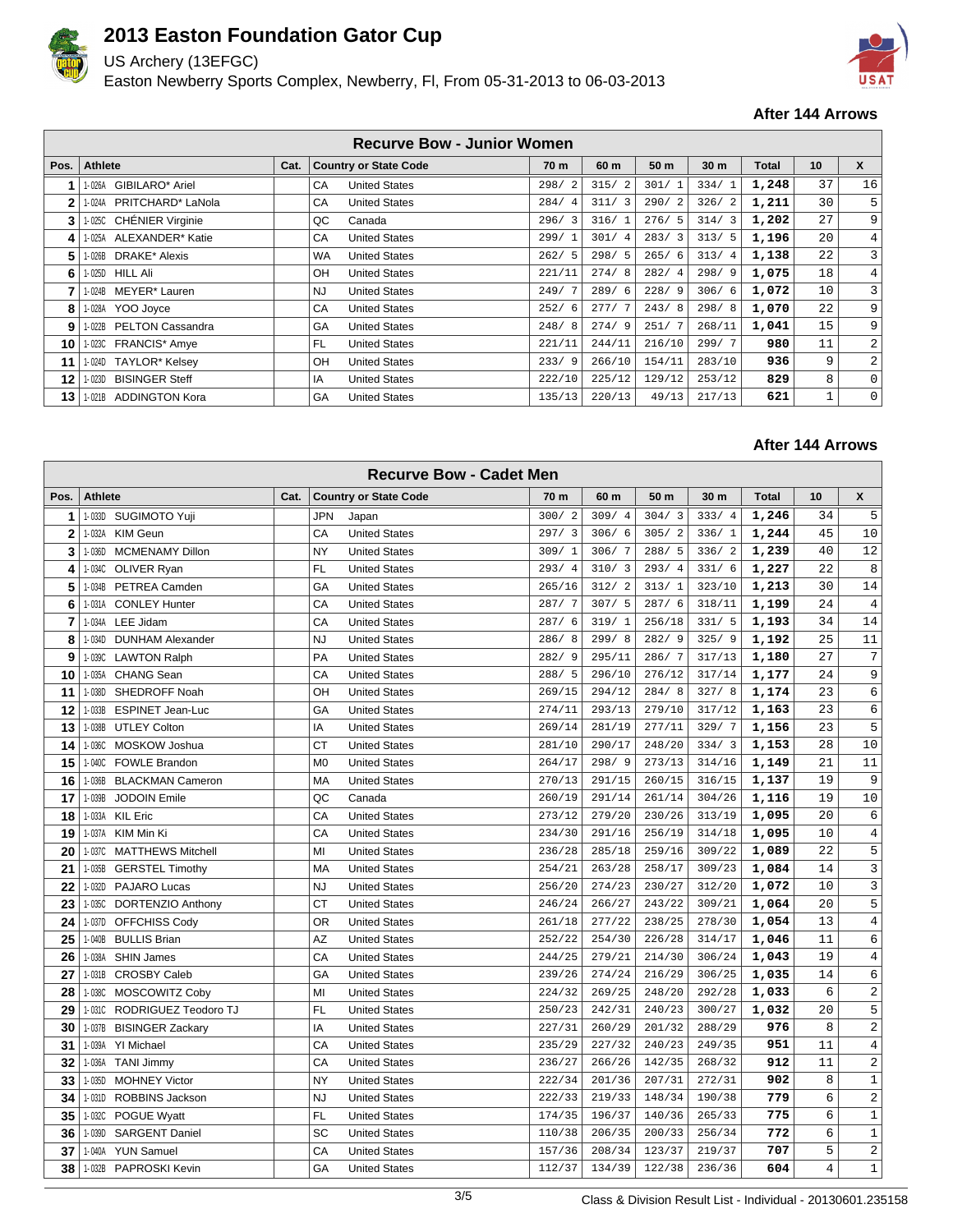

US Archery (13EFGC)

Easton Newberry Sports Complex, Newberry, Fl, From 05-31-2013 to 06-03-2013



### **After 144 Arrows**

|      | <b>Recurve Bow - Cadet Men</b><br>Continue I |      |                              |       |        |                 |                 |       |                 |              |  |
|------|----------------------------------------------|------|------------------------------|-------|--------|-----------------|-----------------|-------|-----------------|--------------|--|
| Pos. | Athlete                                      | Cat. | <b>Country or State Code</b> | 70 m  | 60 m   | 50 <sub>m</sub> | 30 <sub>m</sub> | Total | 10 <sup>°</sup> | $\mathbf{v}$ |  |
| 39   | <b>FARNSWORTH Cullen</b><br>1-033C           |      | United States<br>-           | 76/39 | 159/38 | 84/39           | 173/39          | 492   |                 |              |  |

### **After 144 Arrows**

| <b>Compound Bow - Men</b> |                                         |      |                                    |                                 |        |        |        |              |    |                |  |  |
|---------------------------|-----------------------------------------|------|------------------------------------|---------------------------------|--------|--------|--------|--------------|----|----------------|--|--|
| Pos.                      | <b>Athlete</b>                          | Cat. | <b>Country or State Code</b>       | 50 m                            | 50 m   | 50 m   | 50 m   | <b>Total</b> | 10 | X              |  |  |
| 1                         | 1-047D GELLENTHIEN* Braden              |      | <b>TX</b><br><b>United States</b>  | 344/4                           | 352/1  | 342/10 | 344/2  | 1,382        | 90 | 44             |  |  |
| $\mathbf 2$               | WILDE* Reo<br>1-056C                    |      | ID<br><b>United States</b>         | 342/10                          | 344/6  | 345/6  | 347/1  | 1,378        | 90 | 49             |  |  |
| 3                         | 1-046D<br>WOODY* Kendall                |      | VA<br><b>United States</b>         | 343/7                           | 348/3  | 347/2  | 339/7  | 1,377        | 90 | 35             |  |  |
| 4                         | 1-045D<br>WILLETT, JR* Rodger           |      | VA<br><b>United States</b>         | 343/<br>9                       | 344/8  | 347/3  | 343/3  | 1,377        | 87 | 36             |  |  |
| 5                         | 1-048C<br><b>ANDERSON*</b> Steve        |      | ID<br><b>United States</b>         | 348/<br>1                       | 345/5  | 345/7  | 338/9  | 1,376        | 89 | 38             |  |  |
| 6                         | 1-048B<br>DEATON* Bridger               |      | IA<br><b>United States</b>         | 343/6                           | 350/2  | 346/5  | 332/16 | 1,371        | 89 | 42             |  |  |
| 7                         | 1-041D<br><b>BROADWATER*</b> Jesse      |      | PA<br><b>United States</b>         | 345/<br>$\overline{\mathbf{3}}$ | 342/13 | 347/1  | 337/10 | 1,371        | 87 | 38             |  |  |
| 8                         | 1-043C<br>WILDE* Logan                  |      | UT<br><b>United States</b>         | 5<br>344/                       | 346/4  | 340/12 | 341/5  | 1,371        | 86 | 32             |  |  |
| 9                         | 1-044B<br>COUSINS* Dave                 |      | ME<br><b>United States</b>         | 346/2                           | 341/15 | 344/8  | 335/13 | 1,366        | 82 | 29             |  |  |
| 10                        | 1-055B<br>ROUSSEAU Simon                |      | QC<br>Canada                       | 334/18                          | 341/14 | 346/4  | 342/4  | 1,363        | 76 | 32             |  |  |
| 11                        | 1-050B<br>ABERNETHY* Garrett            |      | SC<br><b>United States</b>         | 336/14                          | 343/11 | 344/8  | 335/12 | 1,358        | 79 | 30             |  |  |
| 12                        | BASS* Henry<br>1-041C                   |      | UT<br><b>United States</b>         | 337/13                          | 342/12 | 340/11 | 339/6  | 1,358        | 77 | 40             |  |  |
| 13                        | 1-043D<br><b>MOORE* Nick</b>            |      | WI<br><b>United States</b>         | 343/8                           | 338/19 | 339/14 | 336/11 | 1,356        | 76 | 24             |  |  |
| 14                        | 1-050D<br>ROJAS Francisco               |      | COL<br>Columbia                    | 339/11                          | 340/16 | 339/15 | 335/15 | 1,353        | 70 | 26             |  |  |
| 15                        | 1-056B<br><b>HARDEN James</b>           |      | FL<br><b>United States</b>         | 335/16                          | 334/22 | 340/13 | 338/8  | 1,347        | 68 | 26             |  |  |
| 16                        | MIZE Jonathan<br>1-052D                 |      | IN<br><b>United States</b>         | 335/15                          | 343/10 | 336/17 | 332/17 | 1,346        | 67 | 24             |  |  |
| 17                        | 1-053B<br>KELLY* Connor                 |      | CA<br><b>United States</b>         | 337/12                          | 344/9  | 333/20 | 331/18 | 1,345        | 68 | 24             |  |  |
| 18                        | 1-042B IV George                        |      | GA<br><b>United States</b>         | 332/19                          | 338/18 | 335/18 | 335/13 | 1,340        | 71 | 33             |  |  |
| 19                        | 1-044C<br>SULLIVAN <sup>*</sup> Matthew |      | UT<br><b>United States</b>         | 334/17                          | 337/20 | 332/22 | 322/26 | 1,325        | 60 | 25             |  |  |
| 20                        | 1-047B<br>THOMPSON* Cody                |      | <b>NC</b><br><b>United States</b>  | 329/22                          | 344/6  | 325/27 | 325/23 | 1,323        | 72 | 34             |  |  |
| 21                        | 1-054B<br>VISCO Brian                   |      | <b>MA</b><br><b>United States</b>  | 316/32                          | 336/21 | 336/16 | 329/22 | 1,317        | 52 | 20             |  |  |
| 22                        | 1-055C<br><b>FABRY Jeff</b>             |      | <b>USA</b><br><b>United States</b> | 332/20                          | 339/17 | 323/29 | 319/27 | 1,313        | 55 | 16             |  |  |
| 23                        | 1-056D<br><b>HELFRITZ*</b> Eric         |      | FL.<br><b>United States</b>        | 324/26                          | 322/30 | 330/24 | 330/20 | 1,306        | 46 | 16             |  |  |
| 24                        | 1-043A<br>RAMIREZ Angel                 |      | FL.<br><b>United States</b>        | 327/23                          | 330/23 | 333/21 | 312/34 | 1,302        | 43 | 20             |  |  |
| 25                        | 1-048D<br>TAYLOR* Dacota                |      | <b>TX</b><br><b>United States</b>  | 308/39                          | 327/26 | 335/18 | 329/21 | 1,299        | 55 | 24             |  |  |
| 26                        | 1-055D<br>REGA* Brad                    |      | DC<br><b>United States</b>         | 327/24                          | 318/32 | 332/23 | 316/29 | 1,293        | 44 | $\epsilon$     |  |  |
| 27                        | 1-044A<br>BOWERSOX* John                |      | FL<br><b>United States</b>         | 330/21                          | 327/28 | 328/25 | 303/35 | 1,288        | 47 | 19             |  |  |
| 28                        | 1-048A<br><b>SRONCE Jody</b>            |      | FL<br><b>United States</b>         | 321/27                          | 327/27 | 321/31 | 314/31 | 1,283        | 43 | 14             |  |  |
| 29                        | 1-052C<br>DOWDY* Rowdy                  |      | AK<br><b>United States</b>         | 317/31                          | 328/25 | 318/33 | 313/33 | 1,276        | 53 | 17             |  |  |
| 30                        | 1-049D<br><b>ROWSON David</b>           |      | <b>NSW</b><br>Australia            | 308/40                          | 318/33 | 325/28 | 325/24 | 1,276        | 41 | 12             |  |  |
| 31                        | 1-051A<br>JEFFERS* John                 |      | FL<br><b>United States</b>         | 318/29                          | 329/24 | 311/35 | 314/31 | 1,272        | 34 | 12             |  |  |
| 32                        | 1-047A<br>SHELBY Andre                  |      | FL<br><b>United States</b>         | 309/36                          | 316/34 | 309/38 | 330/19 | 1,264        | 45 | 11             |  |  |
| 33                        | 1-042A<br><b>EURICH Scott</b>           |      | FL.<br><b>United States</b>        | 311/33                          | 324/29 | 310/37 | 318/28 | 1,263        | 37 | 14             |  |  |
| 34                        | 1-041A<br>PHELPS* Rantz                 |      | FL<br><b>United States</b>         | 317/30                          | 319/31 | 321/32 | 302/37 | 1,259        | 32 | 11             |  |  |
| 35                        | <b>BOSSON Steven</b><br>1-042C          |      | UT<br><b>United States</b>         | 326/25                          | 301/39 | 327/26 | 301/38 | 1,255        | 45 | 15             |  |  |
| 36                        | 1-053D<br><b>PITTS Kevin</b>            |      | SD<br><b>United States</b>         | 308/38                          | 311/37 | 314/34 | 322/25 | 1,255        | 39 | 13             |  |  |
| 37                        | 1-053C<br><b>KUBAT* Clint</b>           |      | OK<br><b>United States</b>         | 311/34                          | 315/35 | 304/39 | 314/30 | 1,244        | 28 | $\epsilon$     |  |  |
| 38                        | 1-045A<br>PSKOWSKI Jay                  |      | FL.<br><b>United States</b>        | 310/35                          | 312/36 | 321/30 | 297/40 | 1,240        | 33 | 14             |  |  |
| 39                        | 1-054D<br><b>ROGERS Tyrel</b>           |      | CO<br><b>United States</b>         | 321/28                          | 297/40 | 310/36 | 297/39 | 1,225        | 36 | 12             |  |  |
| 40                        | 1-054C LEAR Chuck                       |      | <b>MO</b><br><b>United States</b>  | 309/37                          | 289/42 | 299/40 | 290/41 | 1,187        | 26 | $\epsilon$     |  |  |
| 41                        | 1-056A<br>GALVEZ* Tito                  |      | <b>MN</b><br><b>United States</b>  | 270/43                          | 309/38 | 283/43 | 303/36 | 1,165        | 23 | 11             |  |  |
| 42                        | 1-041B<br>EDWARDS* Elvin (Don)          |      | GA<br><b>United States</b>         | 292/42                          | 291/41 | 287/42 | 275/42 | 1,145        | 22 | 7              |  |  |
| 43                        | 1-049A<br>SHIELDS Jerry                 |      | FL.<br><b>United States</b>        | 292/41                          | 274/43 | 293/41 | 267/43 | 1,126        | 16 | $\overline{a}$ |  |  |

|      | <b>Compound Bow - Women</b> |      |                            |      |                 |                 |      |              |    |              |  |
|------|-----------------------------|------|----------------------------|------|-----------------|-----------------|------|--------------|----|--------------|--|
| Pos. | Athlete                     | Cat. | Country or State Code      | 50 m | 50 <sub>m</sub> | 50 <sub>m</sub> | 50 m | <b>Total</b> | 10 | $\mathbf{v}$ |  |
|      | 1-063A<br>JONES* Erika      |      | <b>NE</b><br>United States | 338/ | 342/            | 344/            | 345/ | 1,369'       | 82 | 29           |  |